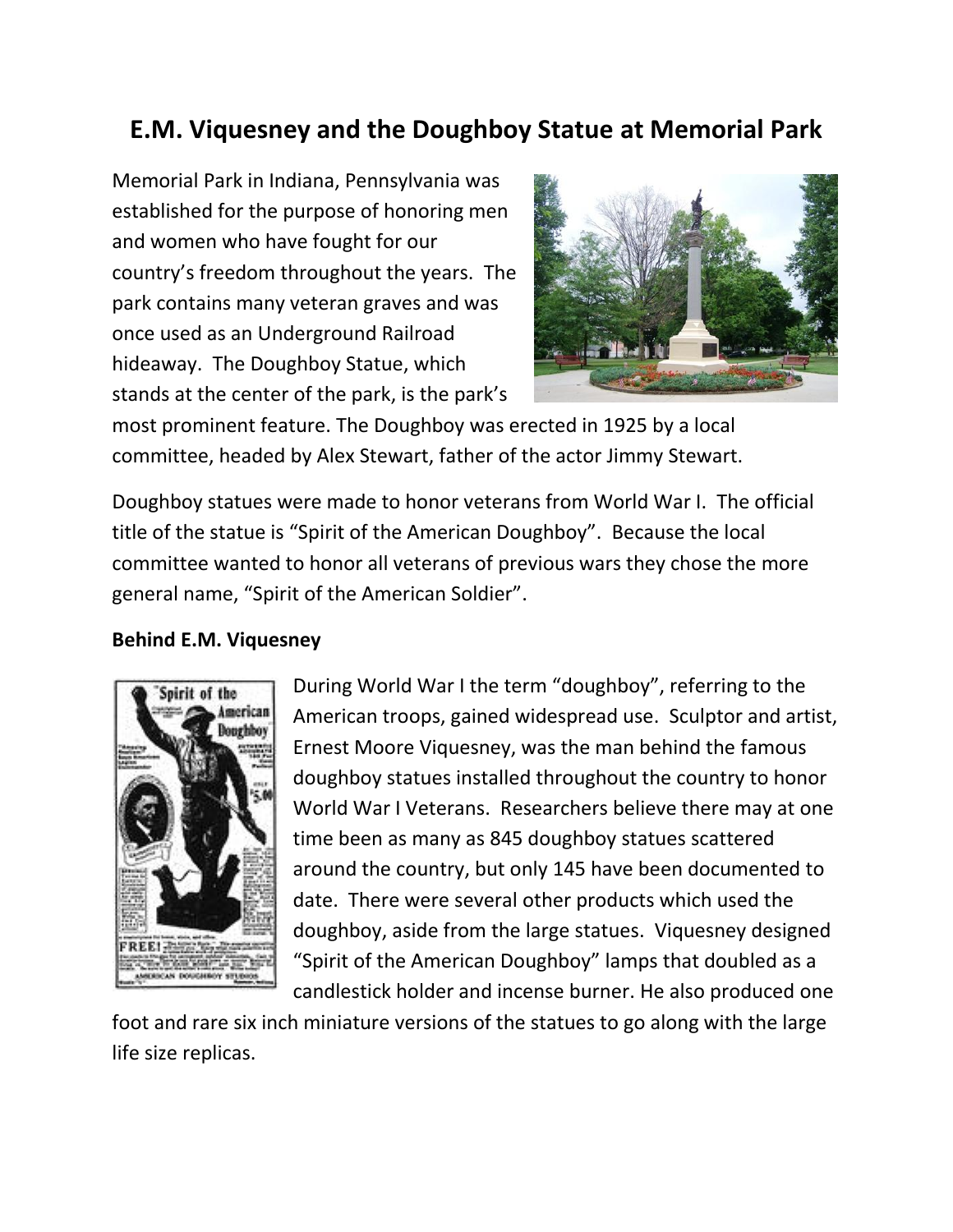Viquesney used several marketing tactics to promote this WWI memorabilia, including an advertising promotion directed specifically to women. He tried to convince American women that their homes would not be complete without "the nation's most beautiful patriotic lamp." The American Legion Weekly targeted exserviceman to buy Viquesney's doughboy products. In 1920 Viquesney founded the World War Memorial Association and used this group to promote his



products. From 1936-1937 the doughboy newsletter "Spirit of the American Doughboy" was published in magazines such as "The Monumental News." Doughboys were advertised as being available in a cast zinc option, but none were found until after mid-1934. Before this the doughboys were made and assembled from 75 stamped "copper/bronze sheets". The Memorial Park Statue is made from copper/bronze sheets.

The man behind the doughboy craze was Ernest Moore Viquesney. Visquesney was born in Spencer, Indiana and

spent some time in Georgia. His first doughboy statues have Americus, Georgia inscribed on the bottom. Viquesney claimed the first doughboy was patented in Spencer, Indiana, but evidence suggests otherwise. During his stay in Georgia he also designed Civil War Memorials. He eventually moved back to Indiana and loved to claim himself as a 'Hoosier'. Throughout his life he designed several sculptures including state memorials, Andersonville Prison Cemetery and Park, "Comrades" which depicts a WWI and WWII veterans shaking hands, and Wichita (Kansas) State War Memorial. He reportedly knew the famous sculptor, Borglum, who worked on Stone Mountain Georgia and the Black Hills.



Photo courtesy of Seth Gaines

Viquesney's first marriage to Cora Barnes ended when she died of diphtheria in 1933. His sculpture "The Unveiling," now at his family burial plot at Riverside